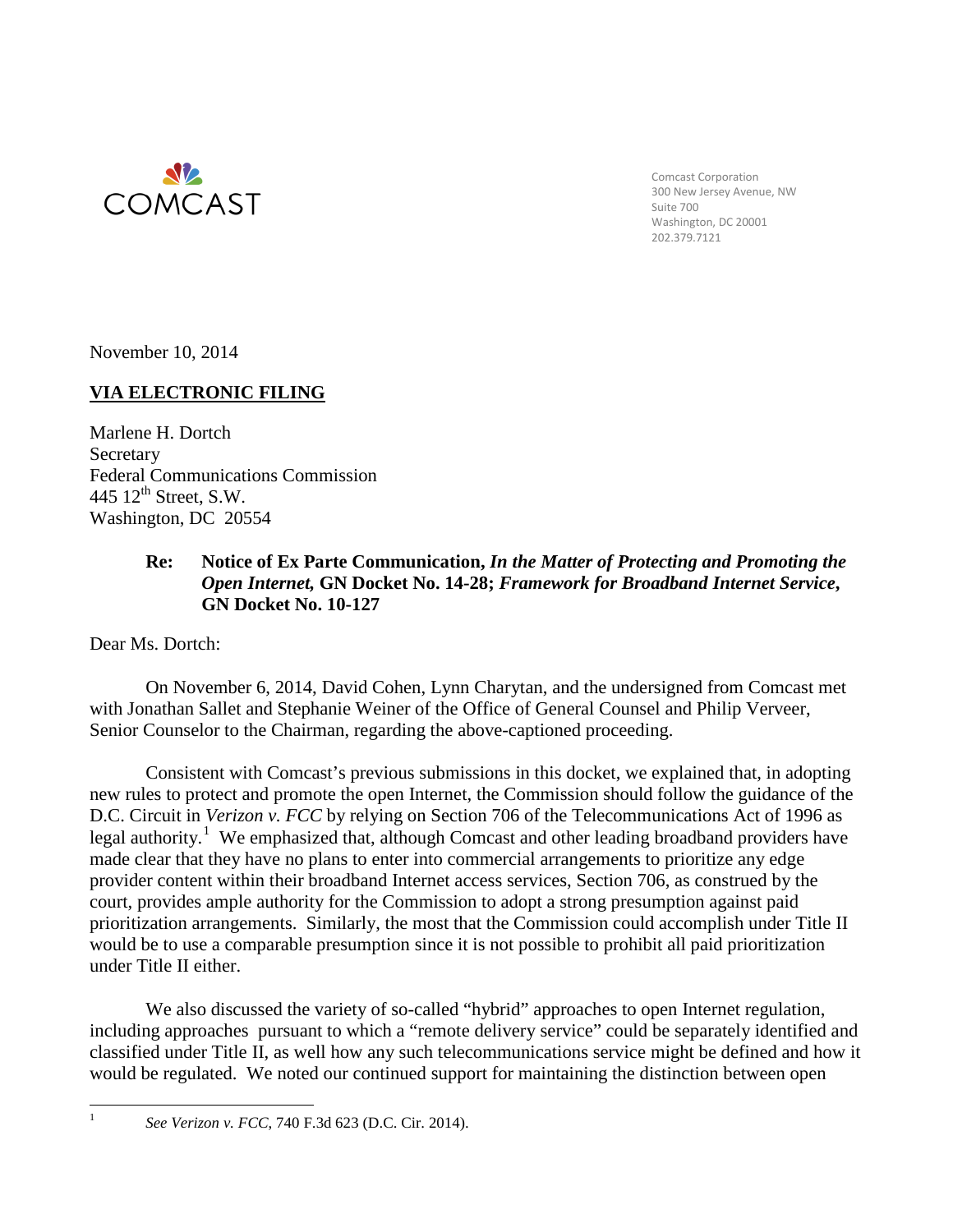Internet issues and traffic-exchange issues, consistent with Chairman Wheeler's repeated recognition that they present different considerations. We stressed that, notwithstanding the conflation by some commenters and by some members of the media of peering and transit arrangements, whether paid or settlement-free, with "prioritization" of traffic, payments and other exchanges of value for peering and transit arrangements do not as a matter of law or engineering practice or theory represent paid prioritization or the creation of a "fast lane." We also noted that in all events Title II could not support a rule precluding payment for a telecommunications service. Finally, we noted that focusing on ISPs to the exclusion of other providers that transmit edge-provider traffic would be a nonsensical way to protect the ecosystem, as underscored by recent reports and an admission by Cogent's CEO that Cogent has been prioritizing its paying customers' traffic over other traffic on its transit network.<sup>[2](#page-1-0)</sup> This is the only evidence of paid prioritization to have emerged in this proceeding , and yet would remain outside the scope of the Commission's framework if it remained focused on only one side of the traffic-exchange relationship.

We separately address herein Netflix's recent claims regarding its peering agreement with Comcast.<sup>[3](#page-1-1)</sup> Those claims are misleading and meritless. For example, in support of its assertion that broadband Internet access providers have a "terminating access monopoly" that harms competition and consumers, Netflix stated that the cost of its paid-peering arrangement with Comcast exceeds its transit costs and internal CDN costs, "comprising over 60% of Netflix's total cost of delivering traffic to Comcast's customer."[4](#page-1-2) But that is a red herring. The relevant comparison is not the cost of direct connectivity to Comcast's network versus the costs of backbone transit and other distinct functions, but rather the cost of direct connectivity to Comcast's network versus what Netflix historically paid third parties (like Cogent) for *indirect* connectivity to Comcast's network.<sup>[5](#page-1-3)</sup> Certainly Netflix would not have entered into direct agreements with Comcast, Verizon, Time Warner Cable, and AT&T unless doing so provided economic advantages over paying middlemen to reach these same companies—and of course, these arrangements have in turn reduced Netflix's need for Cogent's and other transit providers' services, not only reducing Netflix's costs but freeing up transit capacity for other entities.

In stark contrast to Netflix's opportunistic posturing in this proceeding, its CEO, Reed Hastings, gushed to Comcast executives upon entering into the direct connection agreement with Comcast that the arrangement had "made peering affordable for us," while also predicting that Comcast's "great performance will be the major story over the coming months.<sup>[6](#page-1-4)</sup> Netflix's CFO

<span id="page-1-0"></span> <sup>2</sup> *See* Dan Rayburn, StreamingMediaBlog.com, *Cogent Now Admits They Slowed Down Netflix's Traffic, Creating a Fast Lane & Slow Lane* (Nov. 5, 2014), available at [http://blog.streamingmedia.com/2014/11/cogent-now-admits](http://blog.streamingmedia.com/2014/11/cogent-now-admits-slowed-netflixs-traffic-creating-fast-lane-slow-lane.html)[slowed-netflixs-traffic-creating-fast-lane-slow-lane.html;](http://blog.streamingmedia.com/2014/11/cogent-now-admits-slowed-netflixs-traffic-creating-fast-lane-slow-lane.html) Cogent Communications Group, Inc. Earnings Call Transcript, Statement of Dave Schaeffer, Chairman, President & CEO (Nov. 7, 2014), available at <http://www.cogentco.com/en/news/events/681-cogent-communications-third-quarter-2014-earnings-call> (acknowledging Cogent's prioritization of traffic for customers).

<span id="page-1-1"></span><sup>&</sup>lt;sup>3</sup> See Letter of Christopher D. Libertelli, Vice President, Netflix, to Marlene H. Dortch, Secretary, FCC, GN Docket No. 14-28 *et al.* (filed Nov. 5, 2014) ("Netflix November 5 Ex Parte").

<span id="page-1-2"></span> $^{4}$  *Id.* at 4-5.

<span id="page-1-3"></span><sup>5</sup> *See* Opposition to Petitions to Deny and Response to Comments, MB Docket No. 14-57, at 231 (filed Sept. 23, 2014) ("Joint Response") (noting that "edge providers have *always* paid *some* entity to reach Comcast's (and *all* ISPs' networks), whether such entity is a transit provider, a CDN, or some other entity").

<span id="page-1-4"></span> $^6$  Joint Response at 209 & n.47.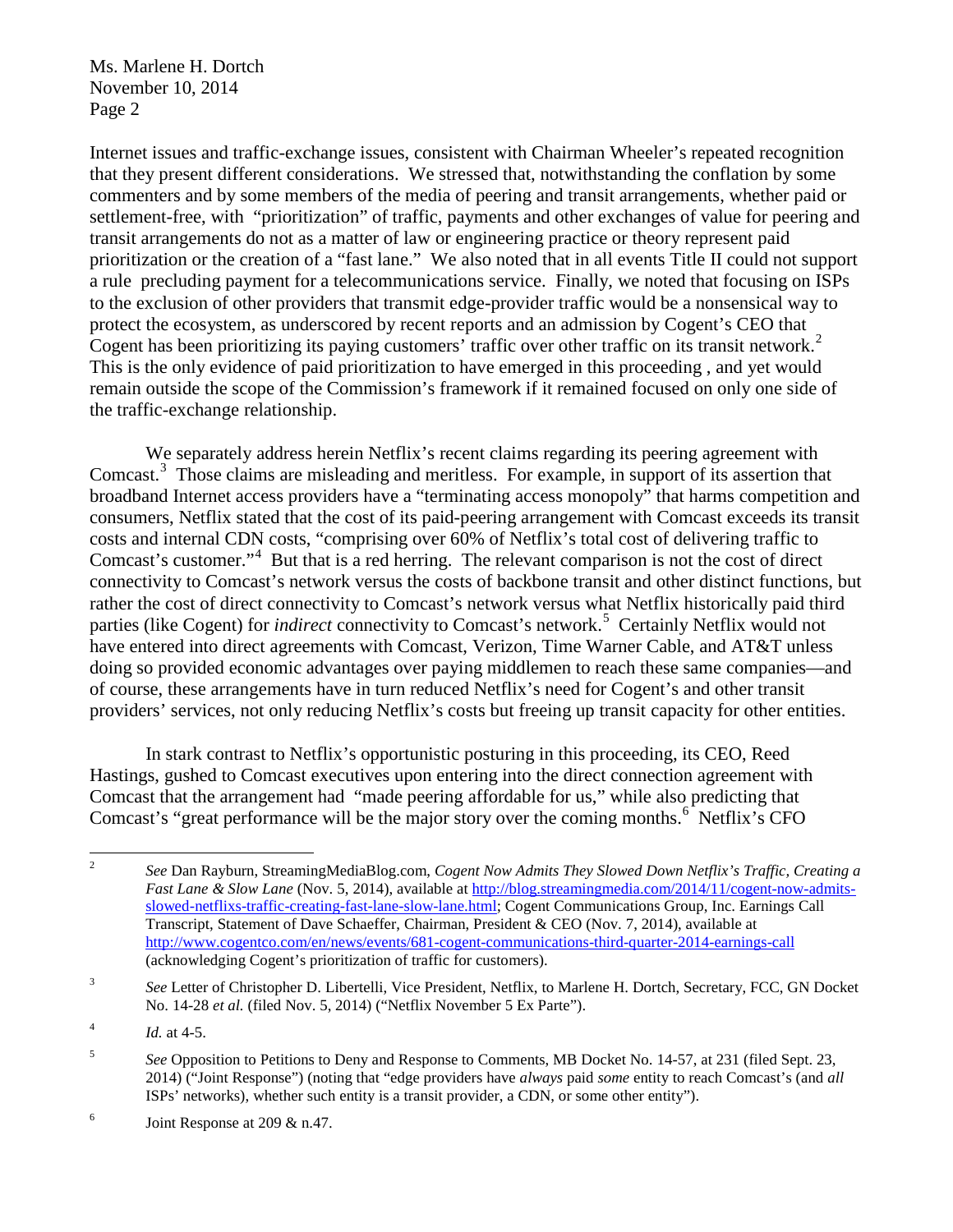likewise boasted to investors that the company had secured a "long-term" arrangement with Comcast that would not in any way alter Netflix's expectation of "400 basis point year-on-year margin improvement for the U.S. streaming business."<sup>[7](#page-2-0)</sup> He added that "we're not going to be interested in doing something that's going to meaningfully change the economics for us … but, we are interested in doing things that, for the right set of economics improve that subscriber experience long-term."<sup>[8](#page-2-1)</sup> Consistent with such comments, Netflix has not filed any SEC disclosure suggesting that its peering agreement with Comcast (or any similar arrangement with any other ISP) is expected to cause any financial harm. Nor has Netflix made any SEC filing correcting the record with respect to the material positive statements it has made to the market regarding the fair and positive economics of the direct peering arrangement it has secured from Comcast, calling into question the credibility of Netflix's subsequently adopted alternative story line, which it now pursues with continuing vigilance.

More broadly, as Comcast has previously shown in great detail,  $9$  the assertion that it has a "terminating access monopoly" and is not constrained by the competitive market for transit services is a fiction. Broadband providers such as Comcast not only have a powerful business incentive to ensure that their subscribers have unfettered access to popular online services like Netflix, but they also do not even have the practical ability to foreclose such access. To the contrary, a fundamental prerequisite to providing broadband Internet access is entering into interconnection arrangements with a diversity of network operators to ensure connectivity to the entirety of the World Wide Web. Indeed, Comcast has frequently noted that it has dozens of settlement-free routes into its network, along with many other CDN and paid transit arrangements. Any and all of those routes offer edge providers ample opportunities to deliver their traffic to Comcast without any need to enter into a direct-connection agreement.[10](#page-2-3) While Netflix is fond of claiming that "only Comcast can send content *across its last mile* to its subscribers,"<sup>[11](#page-2-4)</sup> such assertions entirely miss the point that the "multiple available pathways" *into* Comcast's network guarantee edge providers ... access," in many cases via settlement-free links.<sup>12</sup> Because of the availability of such interconnection pathways—which, again, all ISPs *must* maintain in order to offer access to the Internet—"the direct routes into Comcast's network for which Comcast does charge—CDNs, for example—are subject to market based rates." In particular, "these rates are constrained by the marketplace's rapidly decreasing transit rates," because "any CDN or other entity that finds Comcast's direct interconnection rate too high has the option of using one of the many indirect transit routes just described."<sup>13</sup> Therefore, contrary to Netflix's false and unsupported

<span id="page-2-0"></span><sup>&</sup>lt;sup>7</sup> Remarks of David Wells, CFO, Netflix, Inc., Morgan Stanley Technology, Media & Telecom Conference (Mar. 3, 2014), available at [http://seekingalpha.com/article/2064743-netflix-management-presents-at-morgan-stanley](http://seekingalpha.com/article/2064743-netflix-management-presents-at-morgan-stanley-technoloy-media-and-telecom-conference-transacript)[technoloy-media-and-telecom-conference-transacript.](http://seekingalpha.com/article/2064743-netflix-management-presents-at-morgan-stanley-technoloy-media-and-telecom-conference-transacript)

<span id="page-2-1"></span><sup>8</sup> *Id. See also* Joint Response at 232 (explaining testimony of Dr. Mark Israel, which explains that a direct connection agreement between a large edge provider like Netflix and a large broadband provider like Comcast is "mutually beneficial," as "cutting out the middleman 'may not be a good financial result for the intermediary (*e.g.*, Cogent), but it is not a bad outcome for the edge provider (*e.g.*, Netflix) or the ISP (*e.g.*, Comcast), or for competition or consumers.'" (quoting Israel Declaration ¶ 173)).

<span id="page-2-2"></span><sup>9</sup> *See* Joint Response at 196-240.

<span id="page-2-3"></span><sup>10</sup> *See id.* at 219-23.

<span id="page-2-4"></span><sup>&</sup>lt;sup>11</sup> Netflix November 5 Ex Parte at 4 (emphasis in original).

<span id="page-2-5"></span><sup>&</sup>lt;sup>12</sup> Joint Response at 221.

<span id="page-2-6"></span><sup>13</sup> *Id.* at 219.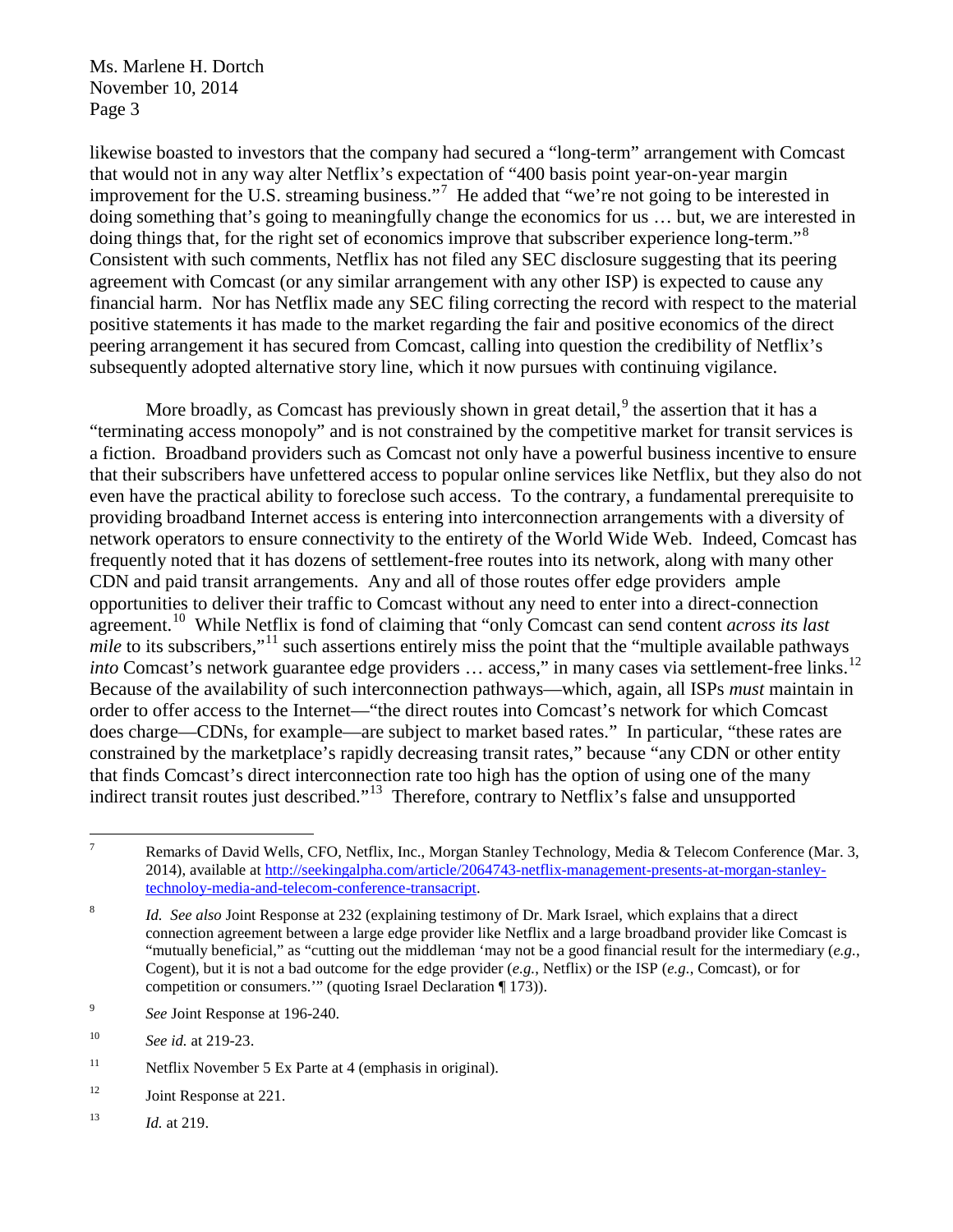assertion that ISPs are "not constrained by competition in the transit market,"[14](#page-3-0) the reality is that the availability of indirect transit at low prices *does* "constrain Comcast's (and other parties') pricing for direct interconnection."<sup>[15](#page-3-1)</sup>

Finally, even if the Commission were, for the first time ever, to assert that backbone interconnection arrangements are subject to Title II regulation, the notion that doing so would support a rule precluding charges—and mandate the settlement-free peering that Netflix demands—is insupportable. Not only must a "telecommunications service" by definition be offered *for a fee*, [16](#page-3-2) but the core Title II provisions that provide for oversight of carrier charges are premised on the understanding that some service rate will be imposed; such charges need only be "just and reasonable" and not unreasonably discriminatory.<sup>17</sup> Indeed, it would be absurd to posit that the largest sender of traffic on the Internet should have a regulatory right to obtain a direct connection and terminate unlimited amounts of traffic *at no charge*, notwithstanding its lack of any facilities enabling the transmission of traffic to other Internet end points. To the extent that Netflix seeks to rely on analogies to PSTN interconnection, such arrangements are inapposite because they necessarily involve the exchange of telecommunications traffic *between two carriers* (as opposed to the provision of service *to a customer*). [18](#page-3-4) Thus, unless Netflix is prepared to argue that it is a telecommunications carrier subject to Title II, its call for the imposition of a "bill and keep" regime is entirely misplaced.<sup>[19](#page-3-5)</sup>

<span id="page-3-0"></span><sup>&</sup>lt;sup>14</sup> Netflix November 5 Ex Parte at 4.

<span id="page-3-1"></span><sup>15</sup> Joint Response at 219. *See also id.* at 219-222 (rebutting Netflix's assertions that Comcast has allowed indirect transit links to congest and showing that, to the contrary, Netflix engaged in gamesmanship by manipulating traffic flows (among other tactics) to increase its leverage over ISPs).

<span id="page-3-2"></span> $^{16}$  47 U.S.C. § 153(53).

<span id="page-3-3"></span><sup>&</sup>lt;sup>17</sup> *Id.* §§ 201(b), 202(a). Notably, even where the Commission has found that a "terminating access monopoly" exists—in circumstances readily distinguishable from Internet traffic-exchange, given the many different transit routes into ISPs' networks and the ultra-competitive market for transit rates—it has made clear that telecommunications carriers providing terminating access services are entitled to impose reasonable rates for such services. *See, e.g.*, *Access Charge Reform; Reform of Access Charges Imposed by Competitive Local Exchange Carriers*, Seventh Report and Order and Further Notice of Proposed Rulemaking, 16 FCC Rcd 9923 ¶ 40 (2001) (adopting conclusive presumption that tariffed CLEC access charges at benchmark level (based on incumbents' rates) were just and reasonable, while also permitting detariffed charges *above* the benchmark level, subject to complaints).

<span id="page-3-4"></span><sup>18</sup> *See, e.g.*, *id.* §§ 251(a), 251(b)(5).

<span id="page-3-5"></span><sup>&</sup>lt;sup>19</sup> If Netflix *were* subject to Title II, it bears emphasis that its own conduct (including the manipulation of trafficrouting to induce congestion and increase leverage in negotiations over direct-connection arrangements) would be subject to scrutiny and enforcement penalties under Sections 201 and 202.